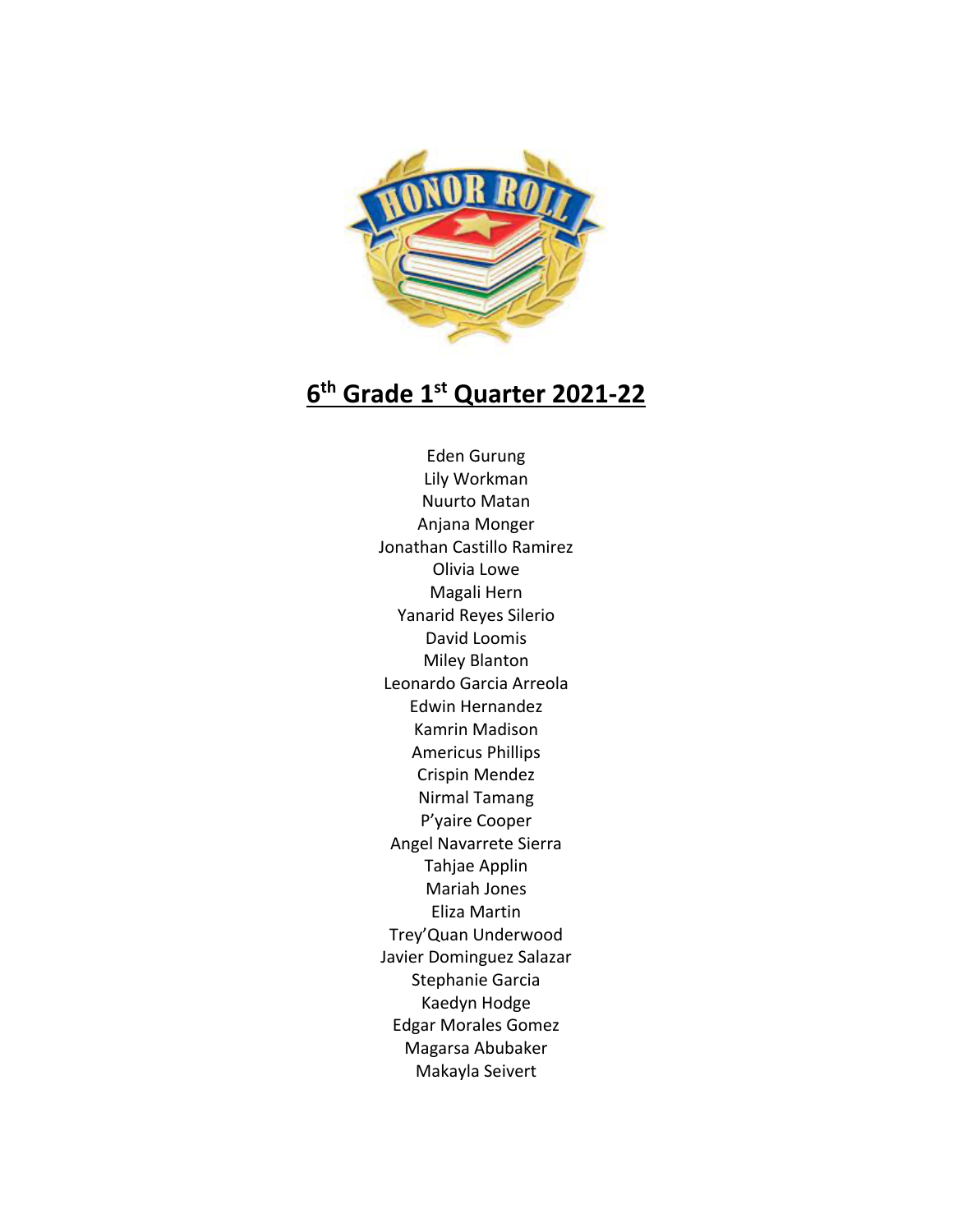

## **7th Grade 1st Quarter 2021-22**

Posper Addae Aatika Ahmed Jayden Evans Najma Yusuf Camilda Neriva Julie Beatty Dagmawit Ghebresilassie Jena Leach Caleb Mullins Lucas Zundel Amera Abdullahi Desiree Kirkland Wesley Townsend Morgan Cunningham Wendy Cabrera Kyra Gilchrest Lily Mwenebyane Sarena Walker Zanayah Allen-Bonds Jade Sword Daniel Sanchez Daniel Aguilar Alcocer Christopher Foreman Kamryn Jones Marianna Williams Shynar Rai Psalms Clark-Henry Christian Santiago Galicia Jr.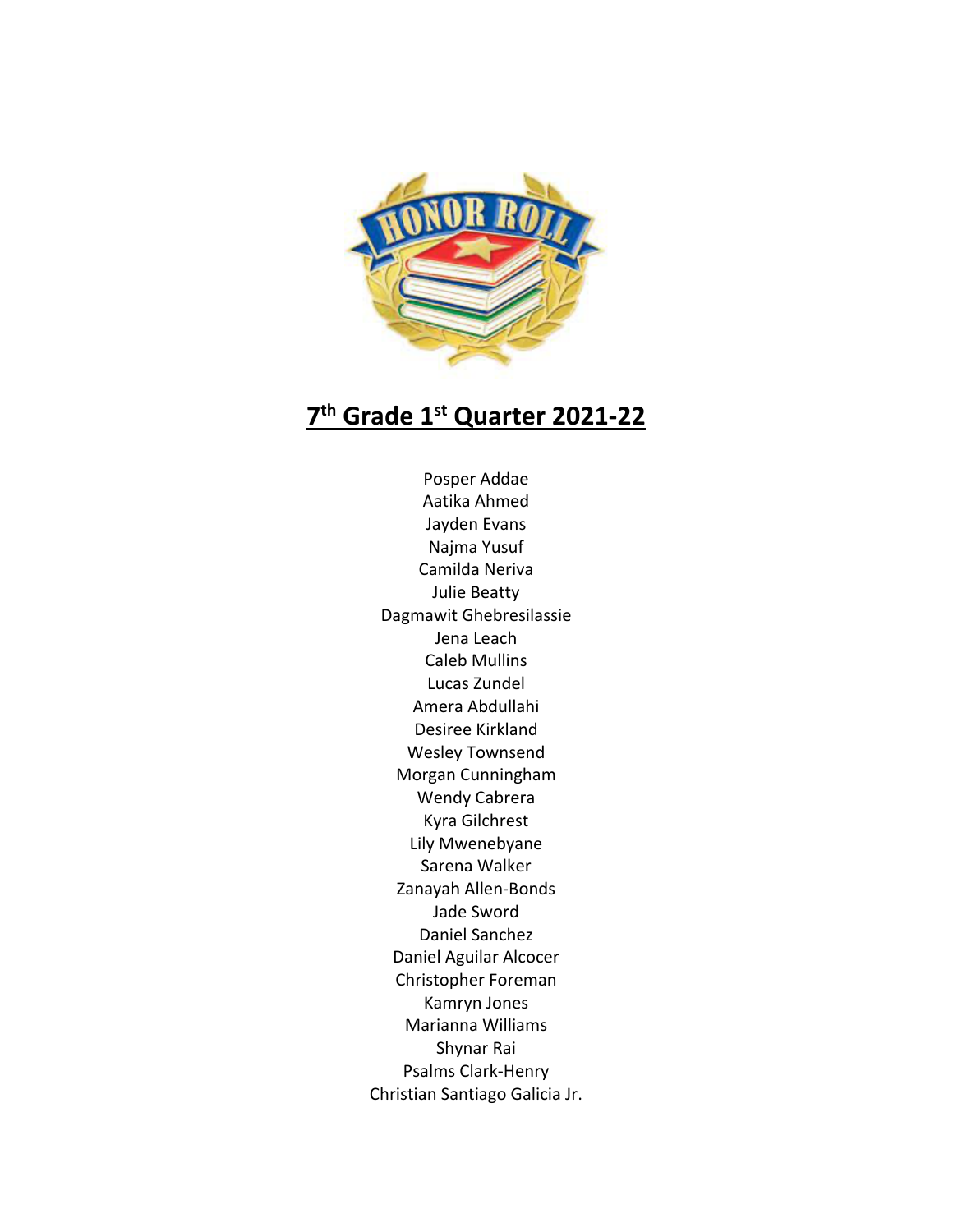

## **7th Grade Continued**

Ileys Habib Kennedy Bell Airianna Colbridge Amaya King Daniela Lulu Shafag Abdelshafi Rishthika Adhikari Jayda Green Jacob Leindecker Keshawn Mccoy Kanchan Gurung William Knechtly Brenna Cass Mahamed Mahamed Jalexis Mattos Avalos Dirielys Rivera Henriquez Kylisha Gillespie Yair Brito Anna Fill Mussa Hussein Hayden Jones Elijah Cook Aaliya Baliey Azimir Moore